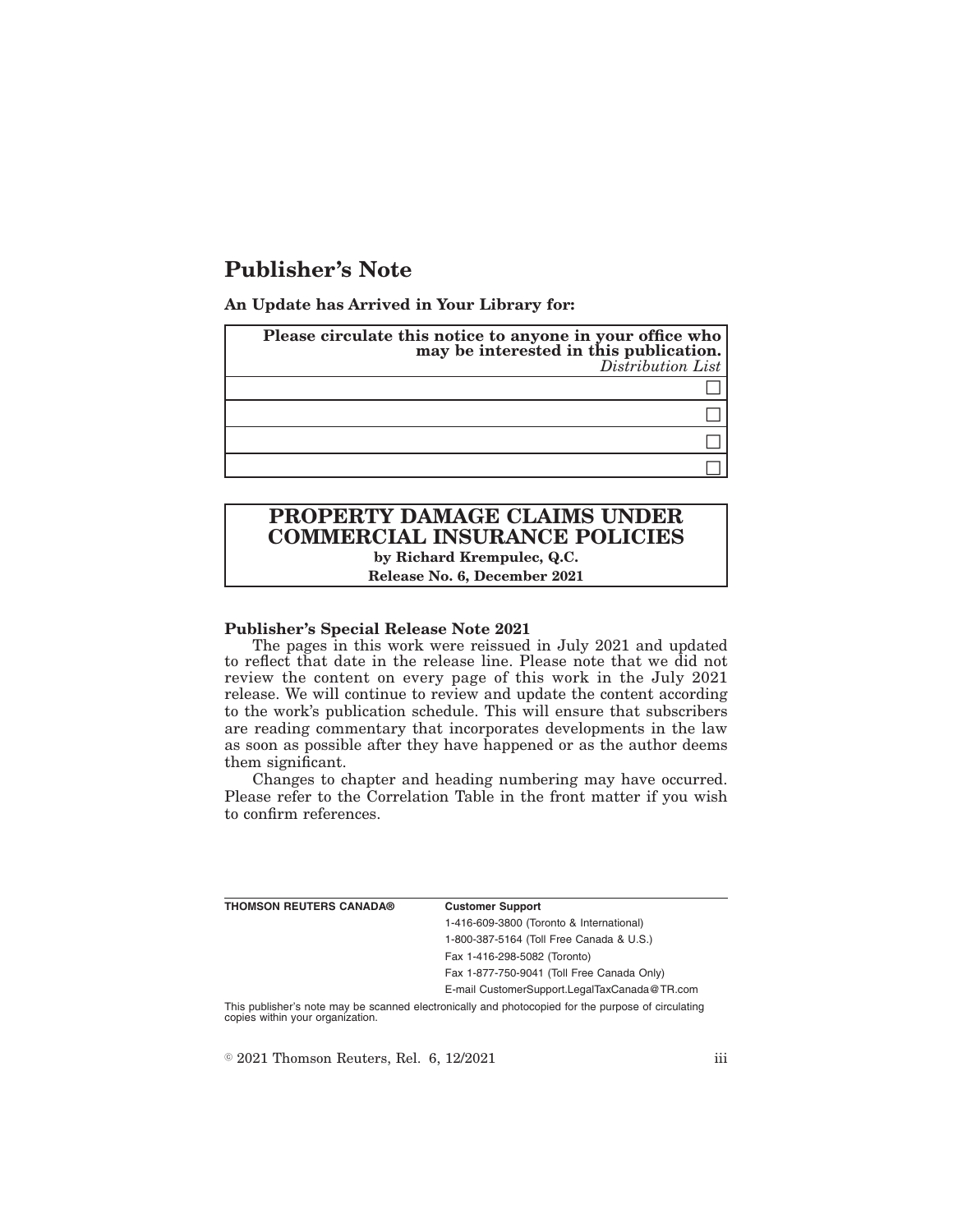This is a concise, comprehensive and practical guide to handling liability and first party claims under commercial insurance policies focusing on property damage claims. It's an ideal resource for assisting lawyers, risk managers, claims adjusters, and others, in dealing with claims of a property nature, and providing a better understanding of property insurance claims in general.

#### **What's New in this Update:**

This release features valuable updates to the case law and commentary in Chapters 2 (Voiding Policies and Denying Claims) and 4 (Duty to Defend).

#### **Case Law Highlights**

- E **Voiding Policies and Denying Claims Material Change in Risk –** Voiding Policies and Denying Claims – Material Change in Risk - The court accepted that the insurer would not have renewed the policy had it known the home was not the insured's primary residence. However, the policy was not void because there had not been a change in risk. Although the owner's brother was a named insured, his status was the same as his adult children in that he was a family member of the owner. After the brother moved out, the court reasoned that there was no change because the home continued to be occupied by family members of the owner and the insurer continued to insure the same risk: *Dubroy v. Canadian Northern Shield Insurance Co.*, 2021 BCSC 352.
- E **Property Damage and Policy Triggers Duty to Defend –** The insured under a homeowner's policy was involved in a brawl and he injured another person during the fight. The injured person commenced an action against him and others and their insurers. Sécurité Nationale refused to defend the son on the grounds that, in the action, he was accused of assault and intention to inflict bodily harm, which, were excluded from coverage under the homeowner's policy. The son's obviously wilful or intentional conduct could not be likened to negligence or unintentional tort. There was also nothing in the wording of the insurance policy for coverage for acts of self-defence. Furthermore, the exclusion clause provided that coverage did not apply to bodily injury caused, among other things, by ''intentional [...] act[s]'' committed by the insured. The wording therefore included all intentional acts and any failure to act. As the policy provided no coverage for the acts on which the claim against the insured were based and such acts were clearly excluded , there was no duty to defend: *Michaud v. Sécurité Nationale compagnie d'assurance*, 2021 CarswellNB 446, 2021 CarswellNB 447, 2021 NBCA 39.